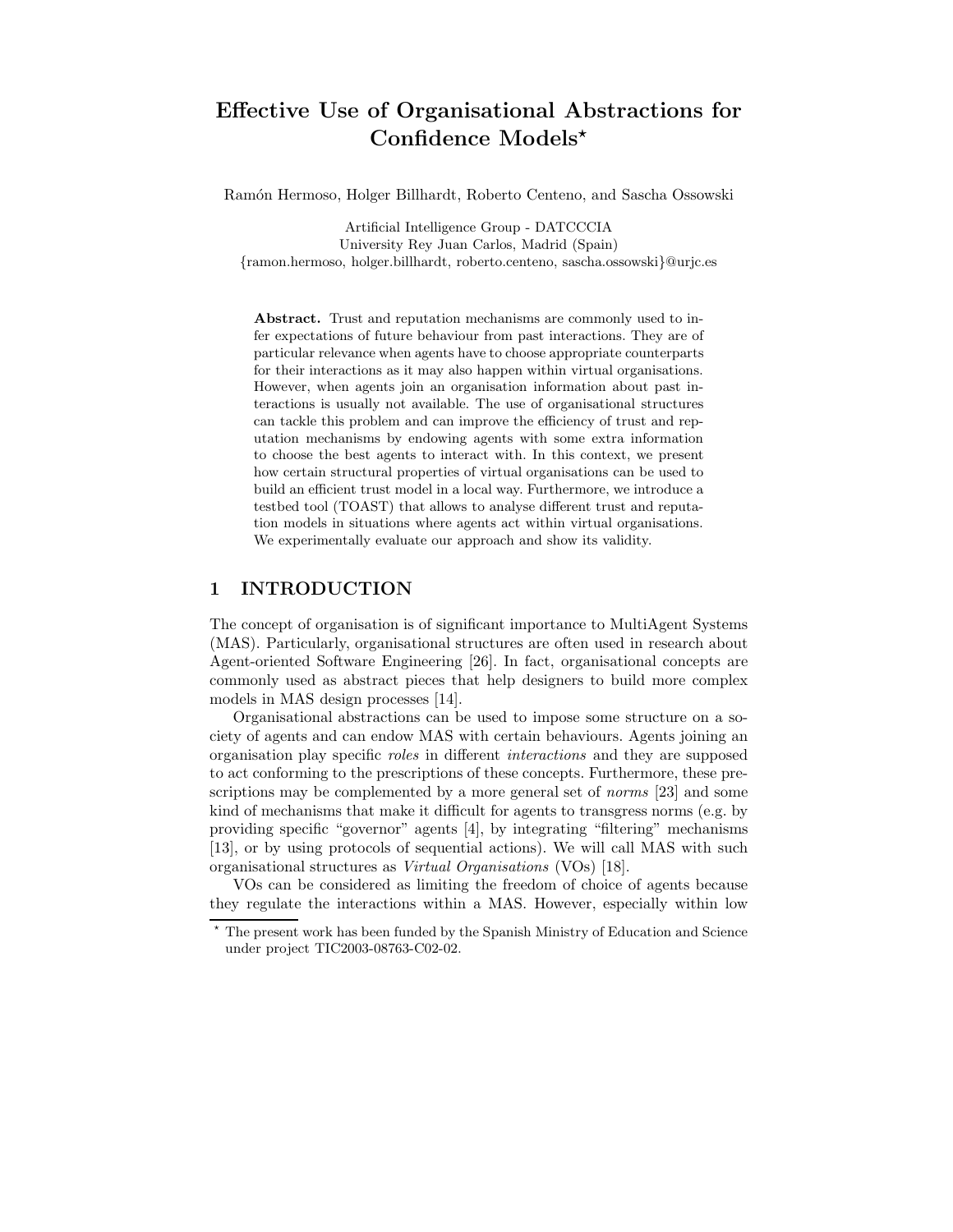regulated organisations, agents will still have to tackle the problem of choosing appropriate counterparts for their interactions according to their own beliefs and goals. Within this scenario, trust and reputation mechanisms can be integrated into VOs providing support to agents' decision-making processes.

Much work has been done in the field of trust and reputation systems that provide agents with some hints about the future behaviour of their acquaintances based on past experience [9, 2, 17]. Nevertheless, most of the research is based on the importance of distributed trust and on the exchange of information among agents (e.g. reputation values about third parties) in poorly structured systems.

Trust and reputation systems are not only useful for VOs, but VOs also for trust and reputation mechanisms. The structure provided by a VO can be used to construct more effective trust mechanisms. In particular, the structural elements defined in a VO (e.g., roles and interactions) provide a certain notion of similarity which allows agents to infer the expected behaviour of acquaintances within totally new situations by analysing their past behaviour within *similar* situations. This property is especially useful in situations where agents can not count on their own past experiences, e.g., when they just have joined an organisation, or within very volatile environments.

In this paper we continue our previous work [7] on trust and reputation mechanisms for VOs. We present some experiments that show how the use of organisational abstractions can effectively improve trust and reputation mechanisms. The experiments have been carried out using a testbed called *TOAST* (Trust Organisational Agent System Testbed) and which we have developed for testing trust and reputation models. In Section 2 we briefly summarise our model and show how it can guide an agent's decision-making within a VO. Section 3 introduces the testbed. In Section 4 we present experimental results comparing different models. We summarise related work in Section 5, and we present some conclusions and future lines of work in Section 6.

## **2 CONFIDENCE AND TRUST FOR ORGANISATIONAL STRUCTURES**

In this section we summarise our previous work [7] on a trust model for VOs. We first show how basic trust mechanisms can be integrated in VOs. Afterwards, we explain how an agent can use knowledge about the organisational structure to infer confidence in an issue if no previous experience is available.

### **2.1 Basic Local-Based Trust Model for Virtual Organisations**

As outlined in [7], it is natural to consider that agents participating in a VO play some roles in different interactions. In addition, we assume that the agents know the organisational structure, e.g., they know the existing roles and interaction types, the roles that participate in each interaction type, as well as the roles other agents are playing within the organisation.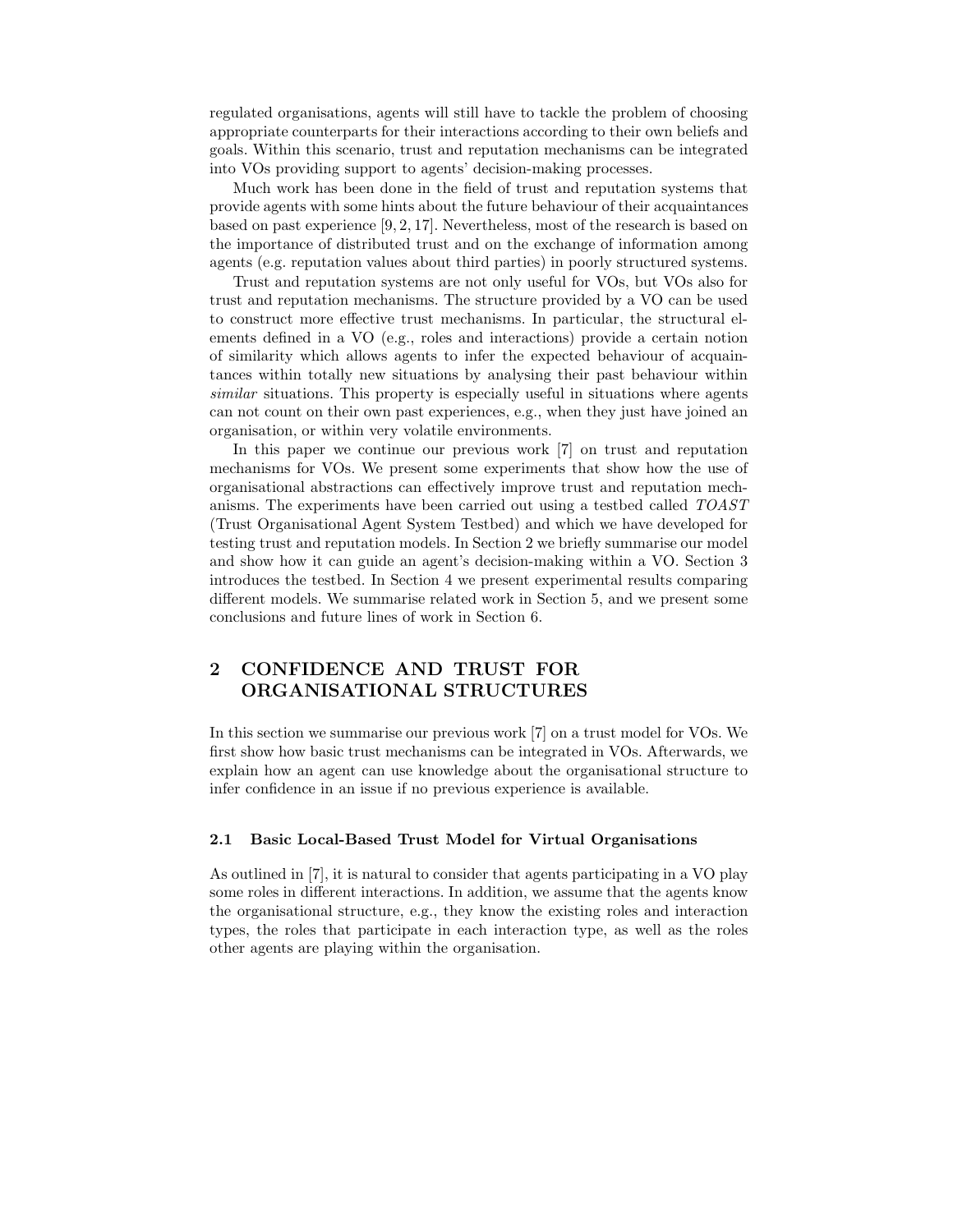Similarly to other approaches  $[10, 24, 16, 15]$ , we build our trust model on the idea of *confidence* and *reputation*. Both are ratings agents use in order to evaluate the trustworthiness of other agents in a particular issue (e.g., playing a particular role in a particular interaction). *Confidence* is a local measure that is only based on an agent's own past experiences, while *reputation* is an aggregated value an agent gathers by asking its acquaintances about their opinion regarding the trustworthiness of another agent. Thus, reputation can be considered as an external or *social* measure. We define *trust* as a rating resulting from combining *confidence* and *reputation* values.

A typical scenario for the use of a trust model is the following. An agent A wants to evaluate the trustworthiness of some other agent  $B$  – playing the role R – in the interaction I. This trustworthiness is denoted as  $t_{A\rightarrow \langle B,R,I \rangle}$ , with  $t_{A\to(B,R,I)} \in [0..1]$ , and it measures the trust of A in B (playing role R) being a "good" counterpart in the interaction  $I$ . When evaluating the trustworthiness of a potential counterpart<sup>1</sup>, an agent can combine its local information (confidence) with the information obtained from other agents regarding the same counterpart (reputation).

Confidence,  $c_{A\rightarrow \langle B,R,I \rangle}$ , is collected from A's past interactions with agent B playing role R and performing interactions of type I. We call LIT – *Local Interaction Table* – the agent's data structure dedicated to store confidence values for past interactions with any counterpart the agent has interacted with. Each entry corresponds to an *issue*: an *agent* playing a specific *role* in a particular *interaction.*  $LIT_A$  denotes agent A's LIT. An example is shown in Table 1.

**Table 1.** An agent's local interaction table  $(LIT_A)$ 

|                                 | $\langle \overline{X}, \overline{Y}, Z \rangle$ $  c_{A \to \langle X, Y, Z \rangle}   r_{A \to \langle X, Y, Z \rangle}  $ |      |
|---------------------------------|-----------------------------------------------------------------------------------------------------------------------------|------|
| $\langle a_9,r_2,i_3\rangle  $  | 0.2                                                                                                                         | 0.75 |
| $\langle a_2, r_7, i_1 \rangle$ | 0.7                                                                                                                         | 0.3  |
|                                 |                                                                                                                             |      |
| $\langle a_9,r_2,i_5\rangle$    | $\rm 0.3$                                                                                                                   | 0.5  |

Each entry in a LIT consists of: i) the Agent/Role/Interaction identifier  $\langle X, Y, Z \rangle$ , ii) the confidence value for the issue  $(c_{A\rightarrow \langle X, Y, Z \rangle})$ , and iii) a reliability value  $(r_{A\rightarrow\langle X,Y,Z\rangle})$ . The confidence value is obtained from some function that evaluates past experiences on the same issue. We suppose  $c_{A\to\langle X,Y,Z\rangle} \in [0..1]$ and higher values to represent higher confidence.

Each direct experience of an agent regarding an issue  $\langle X, Y, Z \rangle$  changes its confidence value  $c_{A\to\langle X,Y,Z\rangle}$ . In this sense, we suppose that the agents have some kind of mechanism to evaluate the behaviour of other agents they interact with. Let  $g_{\langle X,Y,Z \rangle} \in [0,1]$  denote the evaluation value an agent A calculates for a particular experience with the agent  $X$  playing role  $Y$  in the interaction of type

 $1$  By potential counterpart we mean an agent which is a candidate to interact with.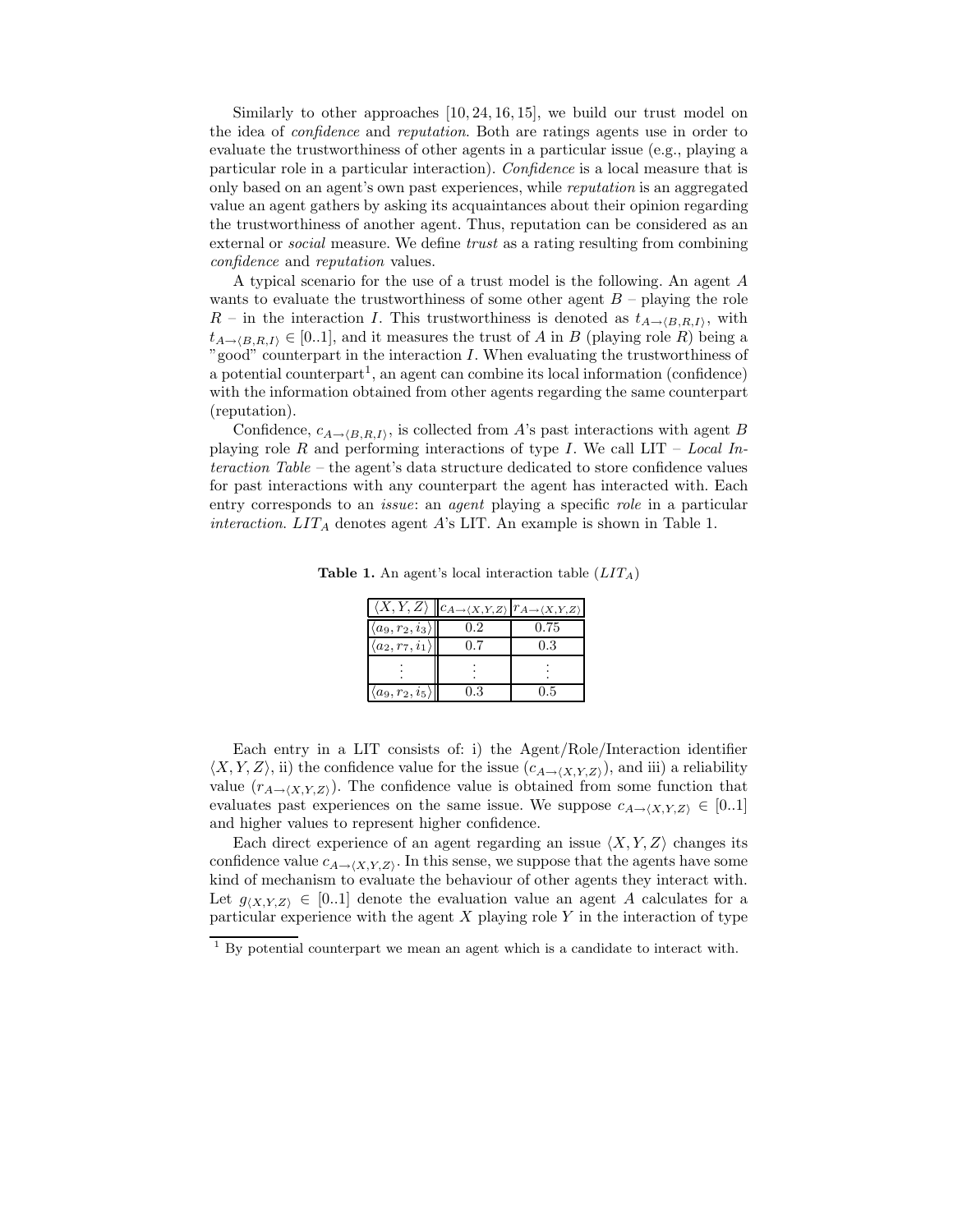Z. In our work, we use the following equation to update confidence:

$$
c_{A \to \langle X, Y, Z \rangle} = \epsilon \cdot c'_{A \to \langle X, Y, Z \rangle} + (1 - \epsilon) \cdot g_{\langle X, Y, Z \rangle},\tag{1}
$$

where  $c'_{A\to \langle X,Y,Z\rangle}$  is the confidence value in A's LIT before the interaction is per-<br>formed and  $\epsilon \in [0, 1]$  is a parameter grasifying the importance given to A's part formed and  $\epsilon \in [0..1]$  is a parameter specifying the importance given to A's past<br>confidence value. In general, the aggregated confidence value from past expericonfidence value. In general, the aggregated confidence value from past experiences will be more relevant than the evaluations of the most recent interactions.

Reliability  $(r_{A\rightarrow (X,Y,Z)})$  measures how certain an agent is about its own confidence in an issue. We suppose  $r_{A\to\langle X,Y,Z\rangle} \in [0..1]$ . Furthermore, we assume that  $r_{A\rightarrow\langle X,Y,Z\rangle}=0$  for any tuple  $\langle X,Y,Z\rangle$  not belonging to  $LIT_A$ . We calculate reliability by using the approach proposed by Huynh, Jennings and Shadbolt [9, 10]. This approach takes into account the number of interactions a confidence value is based on and the variability of the individual values across past experiences.

An agent may build trust directly from its confidence value or it may combine confidence with reputation. Reputation will be particularly useful when an agent has no experience on an issue or if the reliability value for the confidence is not high enough. Although we will not deal with it in this paper, social reputation may be obtained by asking other agents about their opinion on an issue. Agents that have been requested for their opinion will return the corresponding confidence and reliability ratings from their LIT. The requester might then be able to build trust by calculating a weighted mean over its own confidence value and the confidence values received from others, as it is represented in equation  $(2)$ :

$$
t_{A \to \langle B,R,I \rangle} = \begin{cases} c_{A \to \langle B,R,I \rangle}, & if \ r_{A \to \langle B,R,I \rangle} > \theta \\ \sum_{x \in AA \cup \{A\}} c_{x \to \langle B,R,I \rangle} \cdot w_{x \to \langle B,R,I \rangle} \\ \sum_{x \in AA \cup \{A\}} w_{x \to \langle B,R,I \rangle} & otherwise \end{cases}
$$
 (2)

 $\theta \in [0..1]$  is a threshold on the reliability of confidence. If the reliability is above  $\theta$  then an agents own confidence in an issue is used as the trust value. Otherwise trust is build by combining confidence and reputation. AA is a set of acquaintance an agent asks about their opinion regarding the issue  $\langle B, R, I \rangle$ . Within a VO, the structural abstractions may provide hints for the proper selection of such a set of acquaintance. For instance, in some scenarios it may be useful to ask other agents that play the same role as  $A$ , since they may have similar interests and goals.

The weights  $w_{X\to(B,R,I)}$  given to the gathered confidence values is composed of the corresponding reliability value and a constant factor  $\alpha$  that specifies the importance given to A's own confidence in the issue, as it is shown in the following equation:

$$
w_{X \to \langle B,R,I \rangle} = \begin{cases} r_{X \to \langle B,R,I \rangle} \cdot \alpha, & \text{if } X = A \\ r_{X \to \langle B,R,I \rangle} \cdot (1 - \alpha), & \text{otherwise} \end{cases}
$$
(3)

#### **2.2 Confidence Inference using Organisational Structure Similarities**

In this section we propose a local way for building trust on an issue when no past interactions have been performed and without relying upon social repu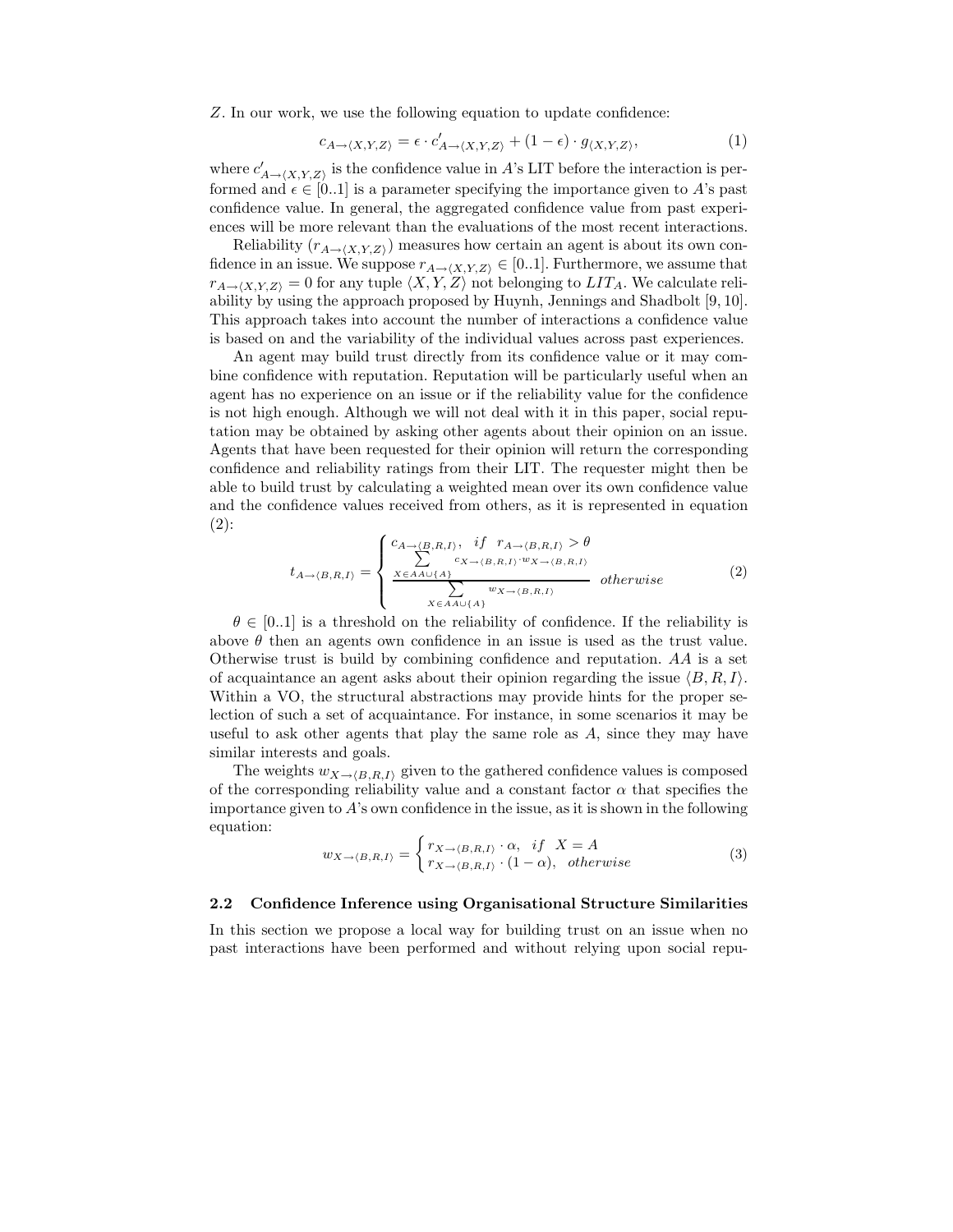tation. In [7] we proposed to use the agent/role confidence  $c_{A\to(B,R,\perp)}$  (or the agent confidence  $c_{A\to(B,\_\_\})$  as an estimation for  $c_{A\to(B,R,I)}$  if agent A has no reliable experience about issue  $\langle B, R, I \rangle$ . This approach relies on the hypothesis that, in general, agents behave in a similar way in all interactions related to the same role. We argue that, exploiting this idea, the more similar  $I'$  and  $I$ are, the more similar the values  $c_{A\to(B,R,I')}$  and  $c_{A\to(B,R,I')}$  will be. The same applies to roles. Using this assumption, confidence ratings accumulated for similar agent/role/interaction tuples may provide evidence for the trustworthiness of the issue  $\rightarrow \langle B, R, I \rangle$ . Based on this idea, we propose to build trust by taking into account all the past experiences an agent has, focusing on their degree of similarity with the issue  $\langle B, R, I \rangle$ . In particular, we calculate trust as a weighted mean over all the confidence values an agent has accumulated in its LIT. This is shown in the following equation:

$$
t_{A \to \langle B,R,I \rangle} = \frac{\sum_{\langle X,Y,Z \rangle \in LIT_A} c_{A \to \langle X,Y,Z \rangle} \cdot w_{A \to \langle X,Y,Z \rangle}}{\sum_{\langle X,Y,Z \rangle \in LIT_A} w_{A \to \langle X,Y,Z \rangle}} \tag{4}
$$

 $w_{A\to\langle X,Y,Z\rangle}$  is the weight given to agent A's confidence on issue  $\langle X,Y,Z\rangle$ . The weights combine the confidence reliability with the similarity of the issue  $\langle X, Y, Z \rangle$ to the target issue  $\langle B, R, I \rangle$  in the following way:

$$
w_{X \to \langle X, Y, Z \rangle} = r_{A \to \langle X, Y, Z \rangle} \cdot sim(\langle X, Y, Z \rangle, \langle B, R, I \rangle)
$$
(5)

The similarity function  $sim(\langle X, Y, Z \rangle, \langle B, R, I \rangle)$  is computed as the weighted sum of the similarities of the individual elements (agent, role and interaction) as it is shown in the following equation:

$$
sim(\langle X, Y, Z \rangle, \langle B, R, I \rangle) = \begin{cases} \beta \cdot sim_R(R, Y) + \gamma \cdot sim_I(I, Z), \, if \, B = X \\ 0, \, otherwise \end{cases} \tag{6}
$$

where  $sim_R(R, Y)$ ,  $sim_I(I, Z) \in [0..1]$  measure the similarity between roles and interactions, respectively, and  $\beta$  and  $\gamma$ , with  $\beta + \gamma = 1$ , are parameters specifying the sensibility regarding the individual similarities.

We suppose that organisational models include taxonomies of roles and/or interactions from which role and interaction similarity measures can be derived. In this case,  $sim_R(R, R')$  and  $sim_I(I, I')$  can be implemented by *closeness functions* that estimate the similarity between two concents on the basis of their *tions* that estimate the similarity between two concepts on the basis of their closeness in the concept hierarchy.

Equation (4) can be used as an alternative way to build trust. Especially if an agent has no reliable experience about a particular agent/role/interaction issue, this model can be used to estimate trust without the necessity to rely on the opinions of other agents. Thus, the proposed model makes agents less dependent on others, which is an important issue, in particular in VOs that do not provide mechanisms to keep its members from cheating.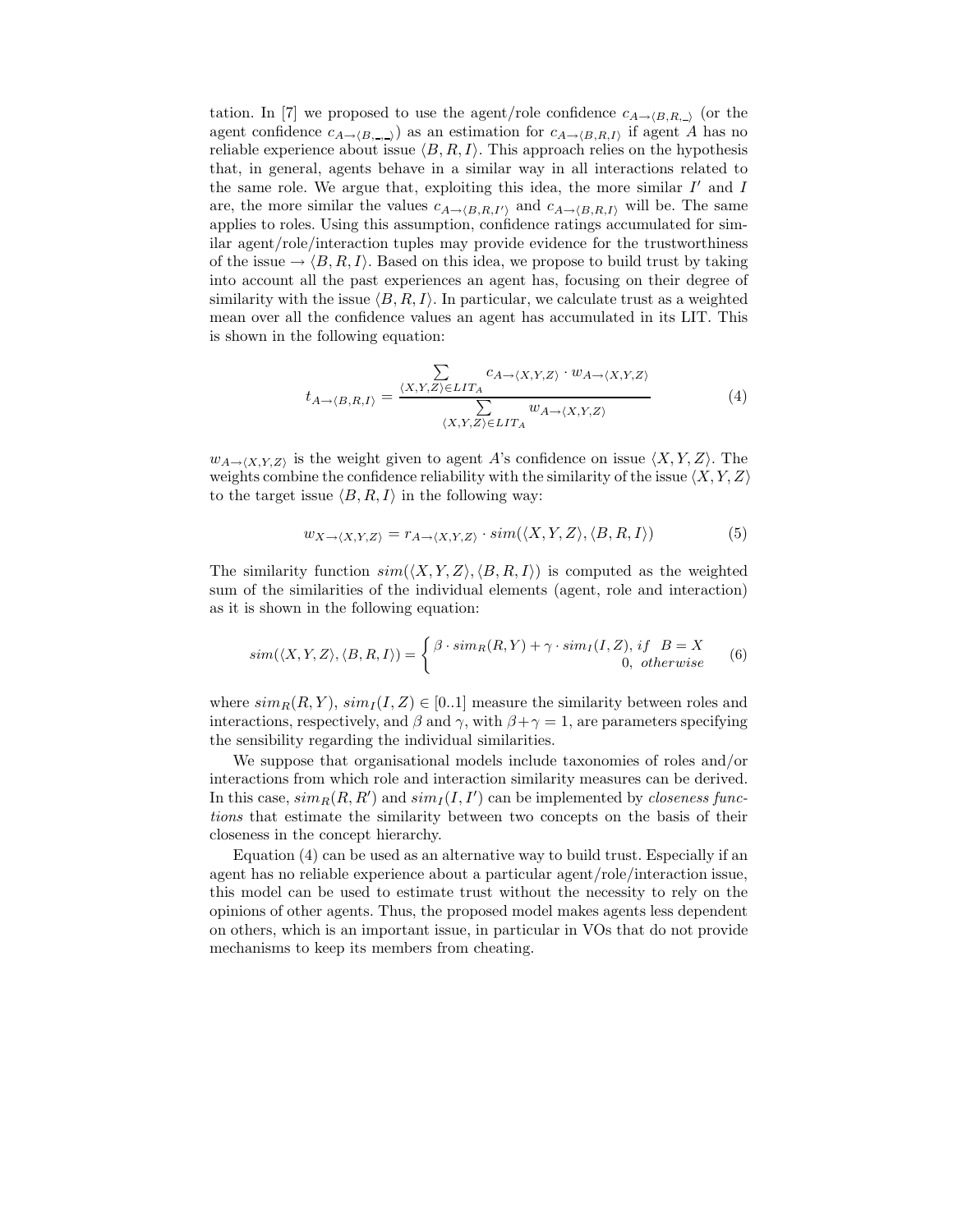### **3 Trust Organisational Agent System Testbed (TOAST)**

In this section we present TOAST, the tool we have developed in order to evaluate trust models by showing the influence of these models on the evolution of the overall utility of an agent or a society of agents. This testbed simulates a virtual organisation where agents have to interact with others in order to to achieve their goals. TOAST is based on the following simplifications:

- **–** TOAST does not consider the problem of finding appropriate interactions that help to achieve an agent's goals, nor it considers the task of locating possible candidates that can act as counterparts in the interactions an agent wants to perform. We suppose that both these problems are resolved, e.g., the corresponding information is fully available to each agent within the organisation. The only problem the testbed actually addresses is the selection of appropriate counterparts out of a set of possible candidates.
- **–** All interactions are binary, e.g., exactly two agents are required in order to perform an interaction.
- **–** Agents are always willing to participate in an interaction if they have been chosen by other agents to do so. That means we do not consider the problem of the selected agent to decide whether or not it is useful for itself to participate in the interaction.
- **–** Interactions in TOAST are not actually carried out; they are simulated. In practice, this means that agents participating in an interaction do not actually evaluate the behaviour of the others in that interaction. Instead, the agents receive these evaluation values directly from the testbed. In order to generate these values, the system uses the notion of capability. Capability here indicates the "goodness" of agent's  $A$  behaviour in playing role  $R$  in an interaction of type I. Capability is represented through a normal probability distribution with constant mean and variance and is assigned to each tuple  $\langle A, R, I \rangle$ . The evaluation value an agent receives after performing an interaction is drawn from the corresponding capability distribution of the counterpart agent. The use of this schema implies the following simplifying assumptions:
	- An agent's capability playing a specific role within a particular interaction is stable with some variations. That is, each time an agent plays the same role in the same type of interaction it will behave in a similar way. The assumption of stability is actually the basis for any trust and reputation model. Nevertheless, in real cases it is likely that an agent's behaviour changes over time.
	- Agents don't cheat. That is, agents participating in an interaction do the best they can; they do always behave in the prescribed way (corresponding to their capabilities).

#### **3.1 Setting up a VO in TOAST**

The testbed allows the user to create virtual organisations of agents. The elements that compose a virtual organisation and the relationships among them are represented in a class diagram in Figure 1.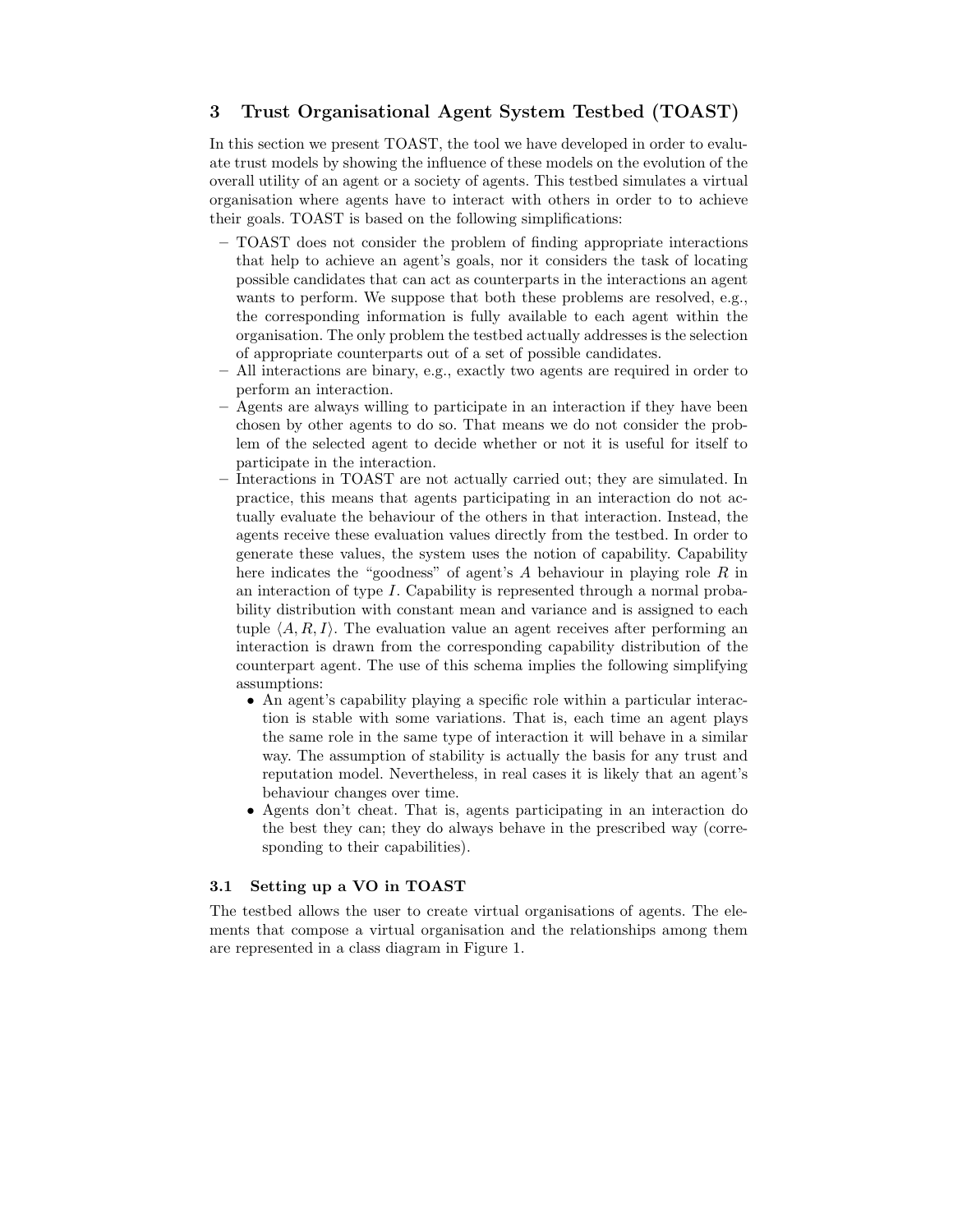

**Fig. 1.** Organisational elements in TOAST.

- **–** *Agents* are the entities that participate in a VO. They can play different *roles* depending on their aptitudes. Within the VO, agents aim to achieve their goals. TOAST does not fix the type of agents. That is, users can implement different types of agents (agents with different behaviours) in order to make the VO more heterogeneous.
- **–** *Roles* describe the functionality of the organisation. They will be played in specific interactions. The roles that are defined within an organisation have to be specified in a *role types taxonomy*. This taxonomy also specifies a conceptual hierarchy for the defined roles.
- **–** *Interactions* are the actions that the VO allows to perform between agents. They are defined in an *interaction types taxonomy*, which also defines the roles that are involved in each interaction as well as the hierarchical relationships between interactions.
- Goals have to be achieved by agents. An agent may have several, different goals. A goal will be achieved by means of performing a specific interaction. The relation between goals and the interactions that help to achieve them has to be specified in a XML file which is loaded into the testbed. The following is an example of a fragment of such a file:

```
<Goal Name="Select Lecturer">
    <Interaction Name="Teach">
         <Role Name="Academic Staff">
         </Role>
         <Role Name="Student">
         </Role>
    </Interaction>
</Goal>
<Goal Name="Select Assignment Partner">
    <Interaction Name="Do Assignments">
         <Role Name="Student">
         </Role>
         <Role Name="Student">
         </Role>
    </Interaction>
</Goal>
...
```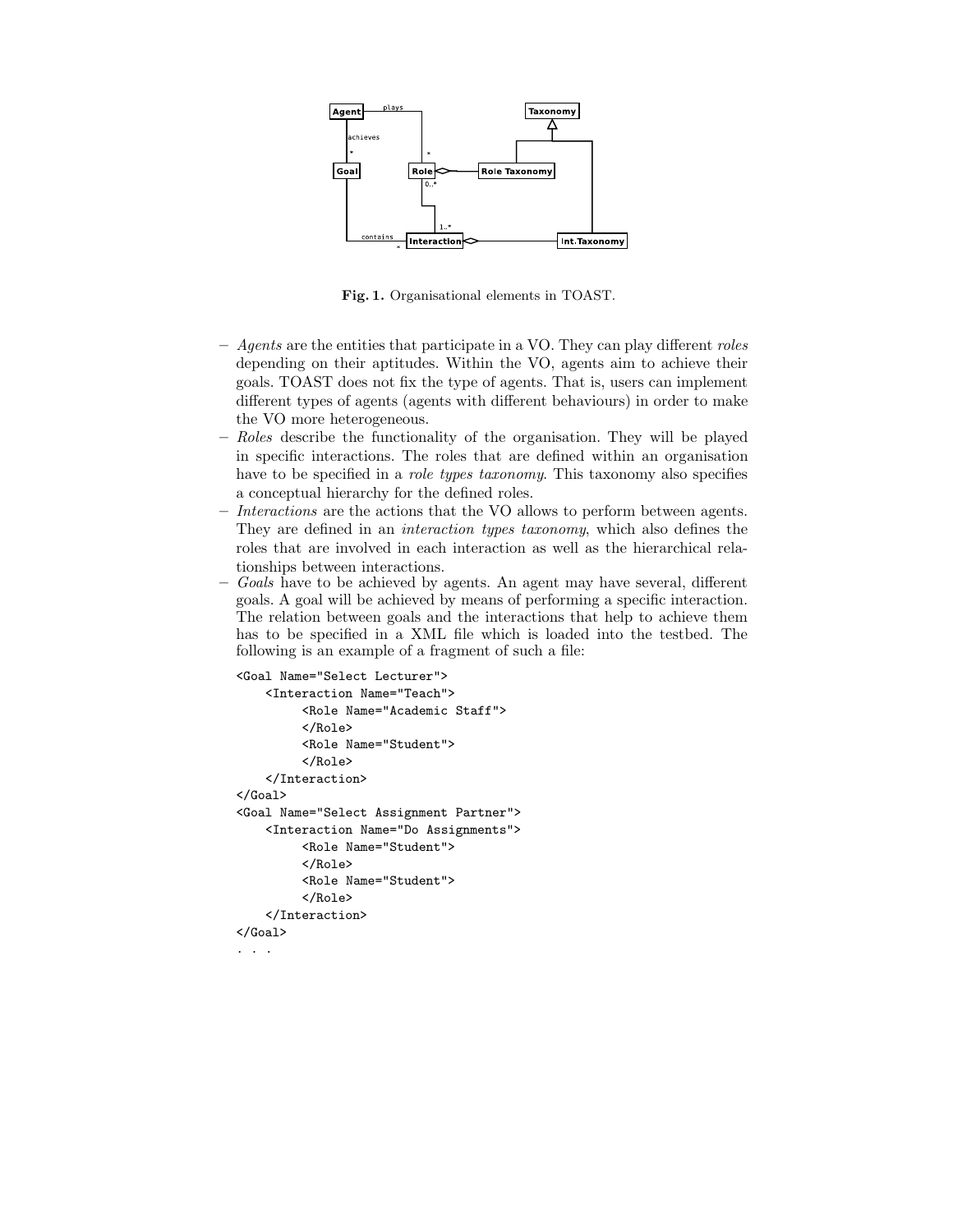After defining a virtual organisation, agents have to be added to the organisation. In particular, the user has to select the number of agents of each type that will be added to the organisation as it is shown in Figure 2. In our experiments

|                                                                                                                                                                                                                                   | <b>TOAST</b>                                                                                                  | $\Box$ o $\times$                                            |  |  |
|-----------------------------------------------------------------------------------------------------------------------------------------------------------------------------------------------------------------------------------|---------------------------------------------------------------------------------------------------------------|--------------------------------------------------------------|--|--|
| File<br>Testbed<br>DebugConsole<br>Generate VO<br>偶<br>я.<br>Add new Agent<br><b>View Agent</b><br>Delete Agent<br>×<br><b>View Statistics</b><br>т<br>2<br>Help                                                                  | Help<br>Add new Agent<br>Org<br>▼<br>200<br>廥<br><b>Honest Agent</b><br>$\blacktriangledown$<br><b>B</b> Join | 2<br><b>Agent Type</b><br>Agents<br>200<br>Honest Agent<br>٠ |  |  |
| A Processes and construction of<br>Org with 20 agents loaded succesfully !!<br>Org with 'Random Model' created succesfully!<br>Goal generator created succesfully !!<br>.oO Trust Organizational Agent System Testbed (TOAST) Oo. |                                                                                                               |                                                              |  |  |

**Fig. 2.** Add Agents panel in TOAST's GUI

we have only used agents of one type (with the same behaviour).

After agents have been added to the VO and according to the organisation specification described above, roles have to be assigned to agents and capability values for Agent/Role/Interaction tuples have to be generated. This is done automatically as follows:

- **–** *Agent/Role assignment*. Roles are assigned randomly to agents. An agent may play different roles. For each role, the user can choose the percentage of agents to which the role will be assigned. This selection should be done with care. If some roles are played by only very few agents, then the scenario may not be appropriate for evaluating trust mechanisms because of the lack of sufficient candidates out of which an agent can choose its counterparts in its interactions.
- **–** *Agent/Role/Interaction capability values*. As we have mentioned before, in order to evaluate the behaviour of an agent in a particular situation, the system uses a normal probability distribution that model the capability of that agent in this situation. Such distributions are assigned to each tuple  $\langle A, R, I \rangle$  at startup by selecting the mean and standard deviation randomly such that  $\mu \in [0..1]$  and  $\sigma \in [0..0.5]$ . The capabilities are correlated according to the type of interaction, the type of role and the agent which is performing the action; that is, similar normal probability distributions will be assigned to the same agent playing similar roles within similar interactions<sup>2</sup>.

 $^2$  Similar distributions means similar mean values.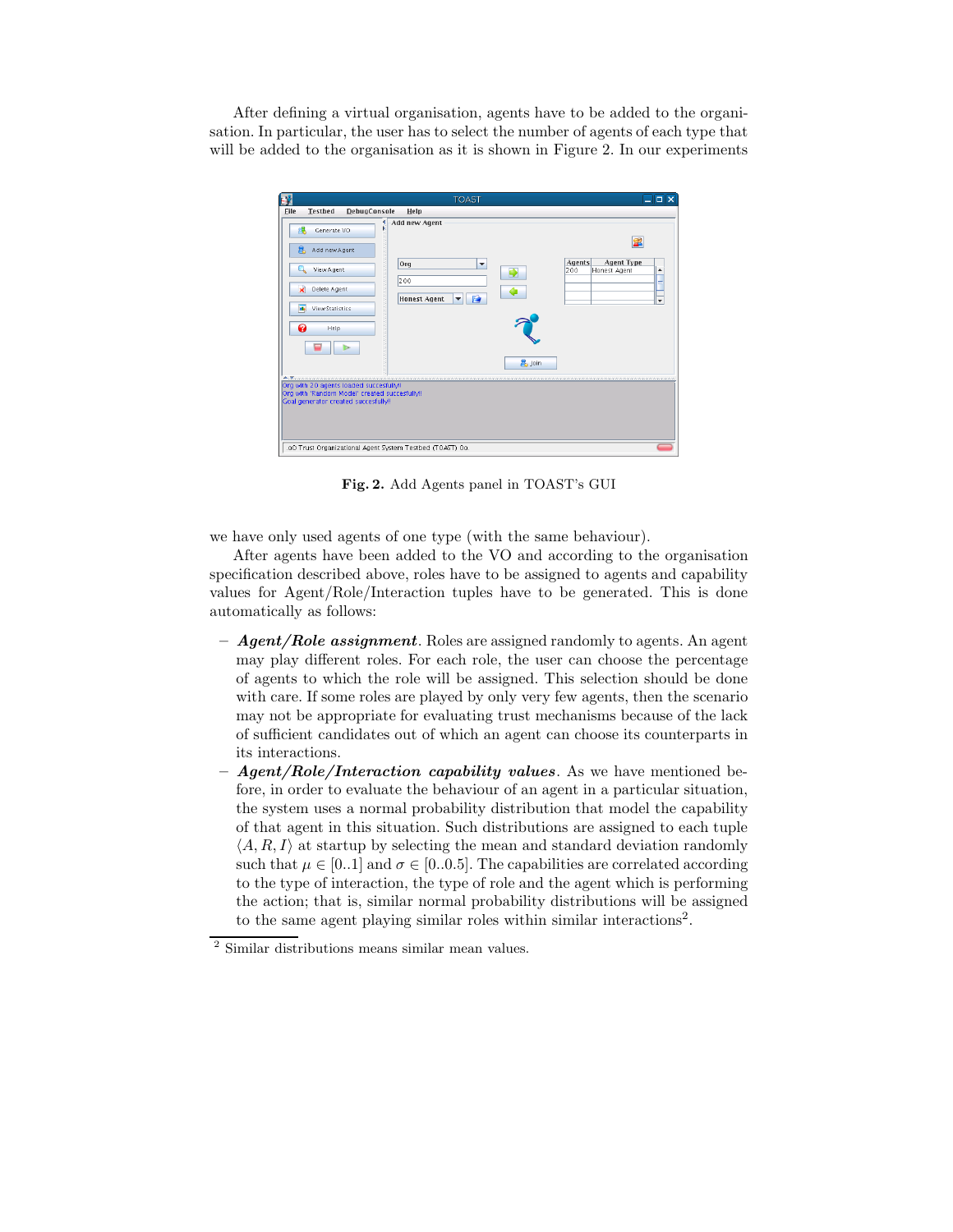### **3.2 Running the Testbed**

As we have mentioned before, agents will deal with the problem of selecting appropriate counterparts to interact with in order to achieve their goals. The basic process that is repeated when the testbed is executed is summarised in Figure 3.



**Fig. 3.** Interaction simulation in TOAST

The process is the following:

- 1. A goal is generated for an agent. Each goal has an associated interaction that the agent must perform in order to achieve that goal. Each agent has a goal queue where goals are stored until they can be processed.
- 2. Once the agent has identified the interaction that eventually helps to achieve the goal, a list with potential agents that are possible counterparts in the required interaction is obtained from the organisation. As we mentioned before, in order to simplify the experiments all interaction types are binary, e.g., require exactly two agents playing particular roles.
- 3. The agent uses its trust model in order to select the agent that is expected to behave best in the required interaction and playing the specified role.
- 4. The interaction is simulated. As we have mentioned before, this step consists of sending to each agent the evaluation values  $(q(A, R, I))$  for the other agent that participated in the interaction. These values are generated from the corresponding capability distributions. Finally, each agent uses the received evaluation values to update the confidence and reliability values in its LIT as described in section 2.1.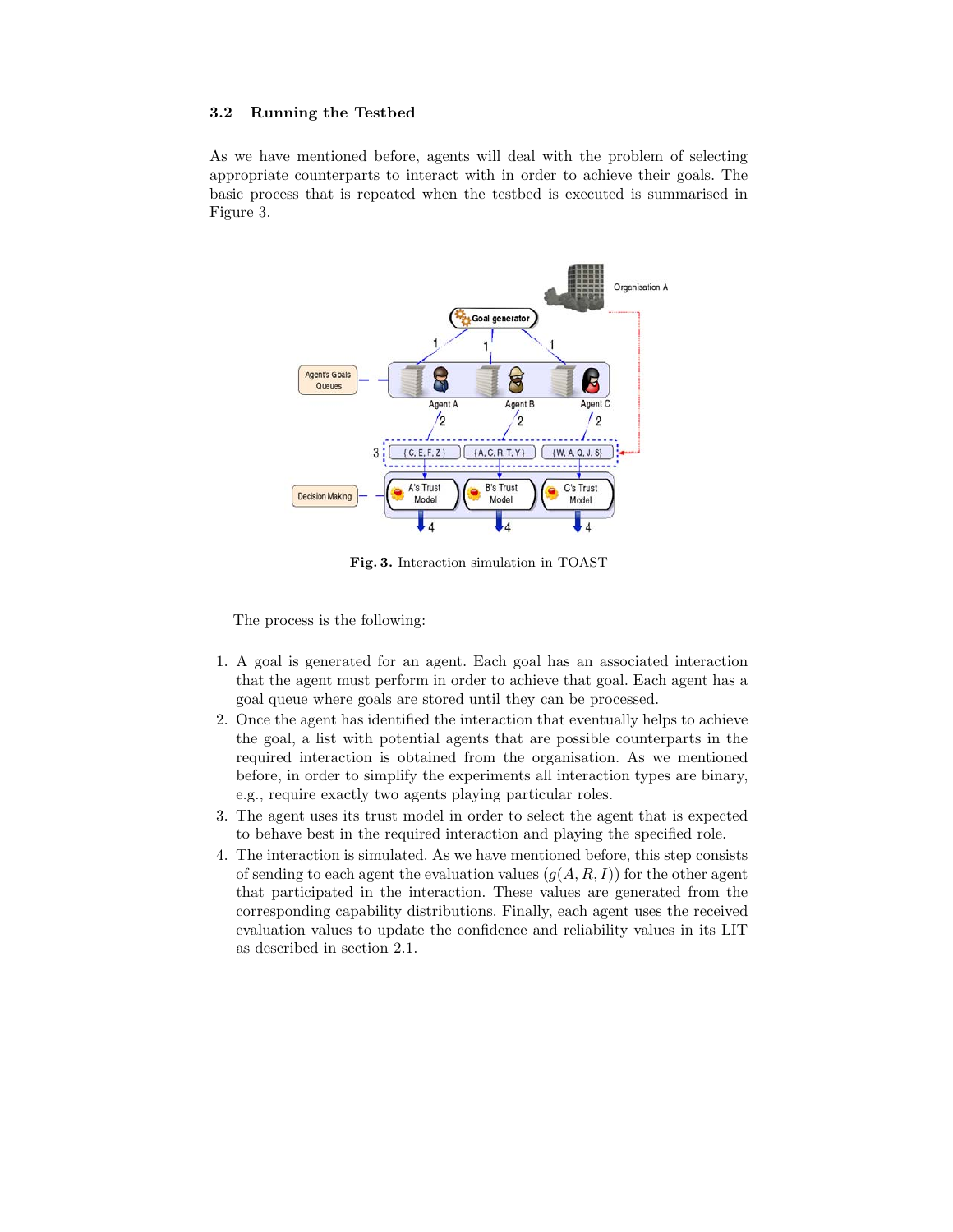### **4 EXPERIMENTAL RESULTS**

We have used TOAST to experimentally evaluate our confidence inference approach. In this section, first we describe the scenario that we have chosen to evaluate our assumptions. Then, we describe the different trust models that we have tested and, finally, we show the obtained results.

### **4.1 The University Scenario**

As a test scenario we use a School of Computer Science organisation, whose members play roles out of the taxonomy shown in Figure 4. Furthermore, the social functionalities provided by the organisation are summarised in the interaction taxonomy illustrated in Figure 5.



**Fig. 4.** Fragment of role taxonomy provided by University organisation

In this scenario, a typical situation could be, for example, when an agent playing the role of a student needs to find a partner for some kind of assignment in a specified subject. The student will use its LIT to select the best partner for the assignment (e.g., another student) according to his/her own experiences about past interactions with other students.

#### **4.2 Different Trust Models**

We tested and compared three different *local* trust models in the sense that they do not use social reputation to compute trust and are based only on different confidence evaluation approaches. Thus, each model defines a different way how an agent uses its own past experience in order to select the best counterparts for its interactions out of the set of possible candidates. The models are the following: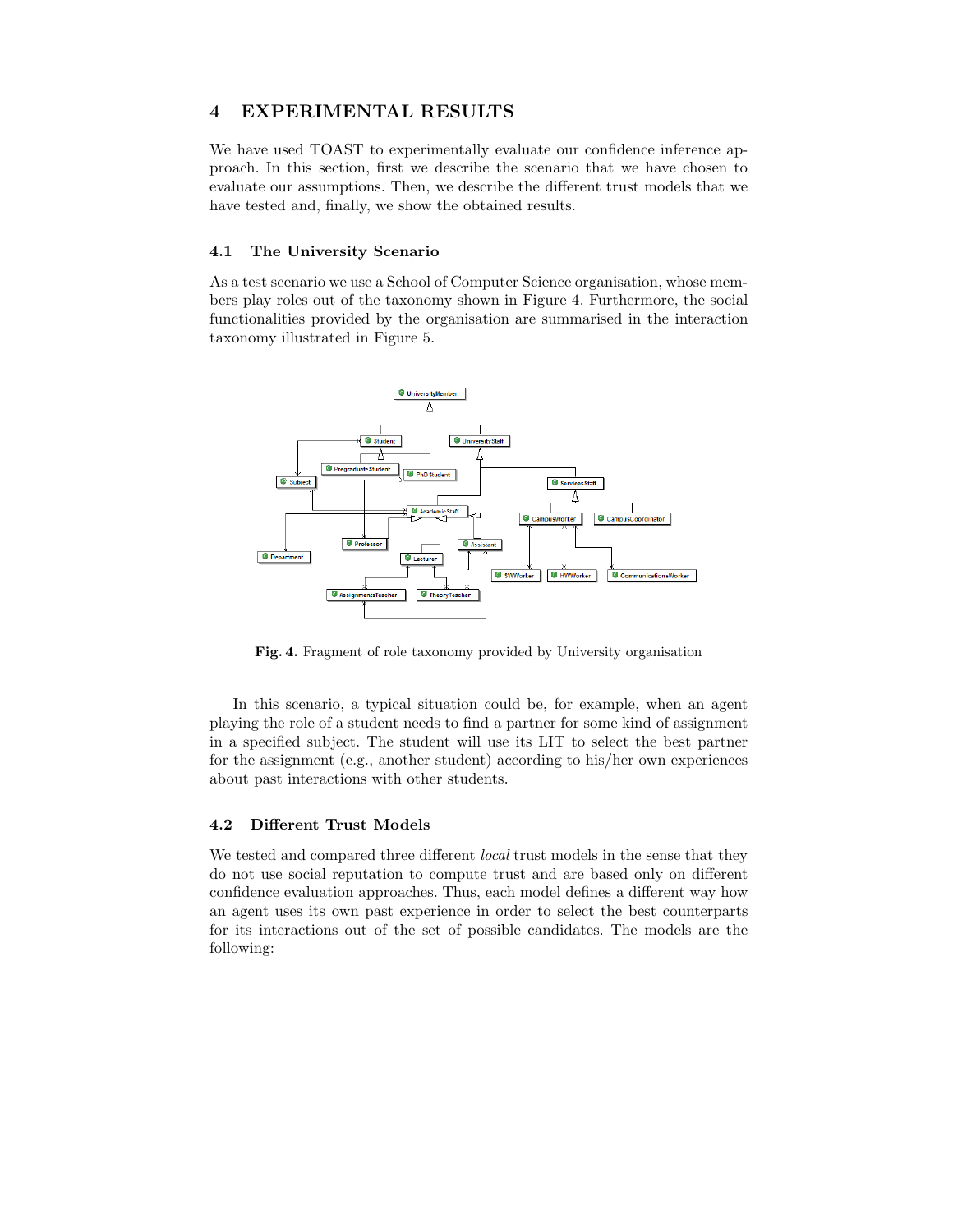

**Fig. 5.** Fragment of interaction taxonomy provided by University organisation

- **–** *Random Model*: in this model agents choose the counterparts for their interactions randomly among the potential agents provided by the organisation. Thus, the selection does not take into account any experience on past interactions.
- **–** *Basic Model*: in this model, agents evaluate the expected behaviour of the potential candidates for an issue by using the corresponding confidence value stored in their LITs. If no entry exists about an issue, e.g., no previous experiences are available, the counterpart is selected randomly.
- **–** *Inference Model*: this model implements our local trust model, as described in Section 2.2 using equation (4). Agents using this model will use the following simple formula to calculate the similarity between roles and interactions, respectively:

$$
simR(x, y) = simI(x, y) = 1 - \frac{h}{hMAX}
$$
\n(7)

where  $x, y$  are either roles or interactions, h is the number of hops between  $x$ <br>and  $y$  in the corresponding taxonomy and here is the longest possible path and  $y$  in the corresponding taxonomy, and  $h_{MAX}$  is the longest possible path between any pair of elements in the hierarchy tree. Equation (7) is a very simple formula to measure the similarity between concepts in a taxonomy. Other functions have been described in [11, 6].

#### **4.3 Results**

We tested and compared the performance of the *random*, *basic* and *inference model* in the university scenario and using exactly the same conditions. In particular we used an organisation with 20 agents and the goal generator generated randomly 40000 goals for those 20 agents. The generated goals, the agent/role assignment and the agent/role/interaction capability generation was exactly the same for each model. In the *inference model* we used the similarity weights  $\beta = 0.8$  and  $\gamma = 0.2$ . Furthermore, we repeated each experiment five times using a different random seed. The presented results are the averages of the five runs.

Figure 6 shows the evolution of the overall system utility over the number of interactions that have taken place. The overall system utility is calculated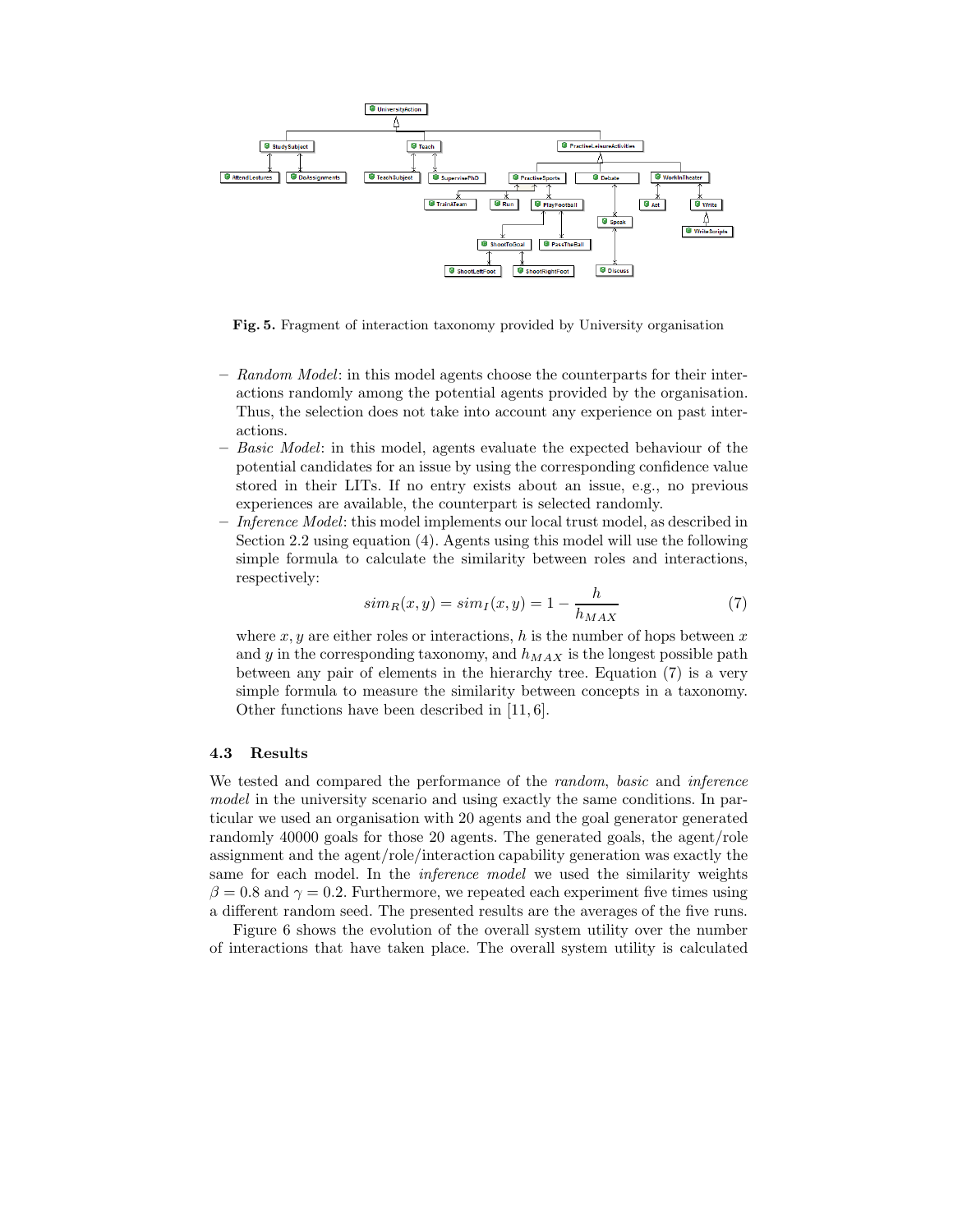as the average of the utilities of all individual agents. As utility values we use the evaluation values (about its counterparts) an agent receives after performing interactions. As it can be observed, in general, the utility improves with the number of interactions if a trust model is used to select the best counterpart out of a set of possible agents for a requested interaction. Both trust models are clearly better than a random agent selection. Moreover, it can be observed that the utility improves as the agents gain more experience, that is, as more interactions take place. The *inference model* obtains better outcomes as compared to the *basic model*, since agents' utility curves grow faster. Hence, with the *inference model* agents are able to find faster "good" counterparts to interact with. This confirms the hypothesis that the *inference model* improves agents' decision making process when agents have none or only very few experiences from past interactions. In this case, the *inference model* makes use of past experiences about similar roles and interactions in order to assess an unknown  $\langle X, Y, Z \rangle$  tuple.



**Fig. 6.** Overall system utility.

This evolution is similar if we consider individual agents. Figure 7 gives an example of how the utility curve of an individual agent evolves over time. Also here, the *inference model* curve grows faster that the others, because the agent is able to find good counterparts faster.

### **5 DISCUSSION**

A wide range of organisational (meta-) models aimed at describing basic organisational concepts and their interrelation in the context of MAS has been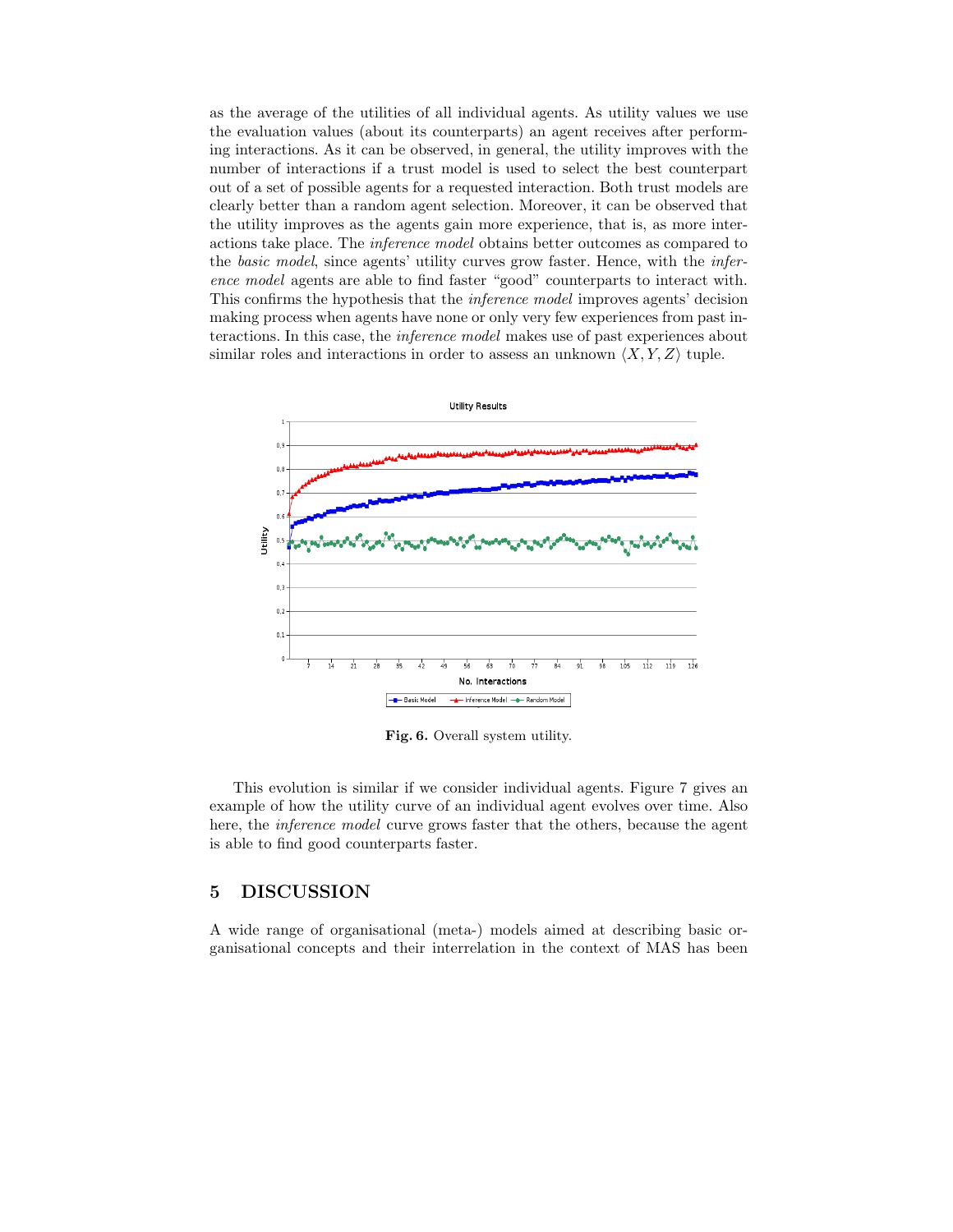

**Fig. 7.** Example of the evolution of an agent's individual utility.

developed in last years [5, 8, 20, 12]. It is commonly accepted that the notion of *role* is central for putting agents and organisational models together. Roles are sometimes defined by the *actions* they can perform, but usually they are characterised by the types of *social interactions* to which they contribute. The latter term does not primarily refer to the interaction protocols that agents engage in, but rather to the social functionality that such interactions shall achieve. In this sense, we assume that VOs define roles and specify the interactions (functionalities) in which each role can participate.

Several meta-models allow for *specialisation* relations among essential organisational concepts. In the organisational model underlying the FIPA-ACL, for instance, *information exchange* interactions are a special kind of *request* interaction, where the requested action is a communicative action of type *inform* (e.g., [21]). In much the same way, the *informer* role involved in this interaction can be conceived as a specialisation of the *requester* role. In summary, organisational models often contain *taxonomies* of concept types, e.g., for roles or for interactions. Such taxonomies can be provided to the agents participating in an organisation – for instance, as an organisational service – and can be used to define the similarities among roles and interactions as it is described in this paper.

Trust and reputation mechanisms have been widely studied, recently above all in *peer-to-peer* systems in general (e.g. [25, 2]), and in MAS in particular (e.g. [9, 24, 17]). In contrast to other approaches to trust systems (most of them based on reputation distribution – reputation values exchange about third parties), we have presented a way of evaluating trust at a local level that focuses on the experience of agents obtained in past interactions. The FIRE model proposed by Huynh, Jennings and Shadbold [9] is also related to *interaction trust* and *role-based trust*. As in our approach, the former is built from direct experience of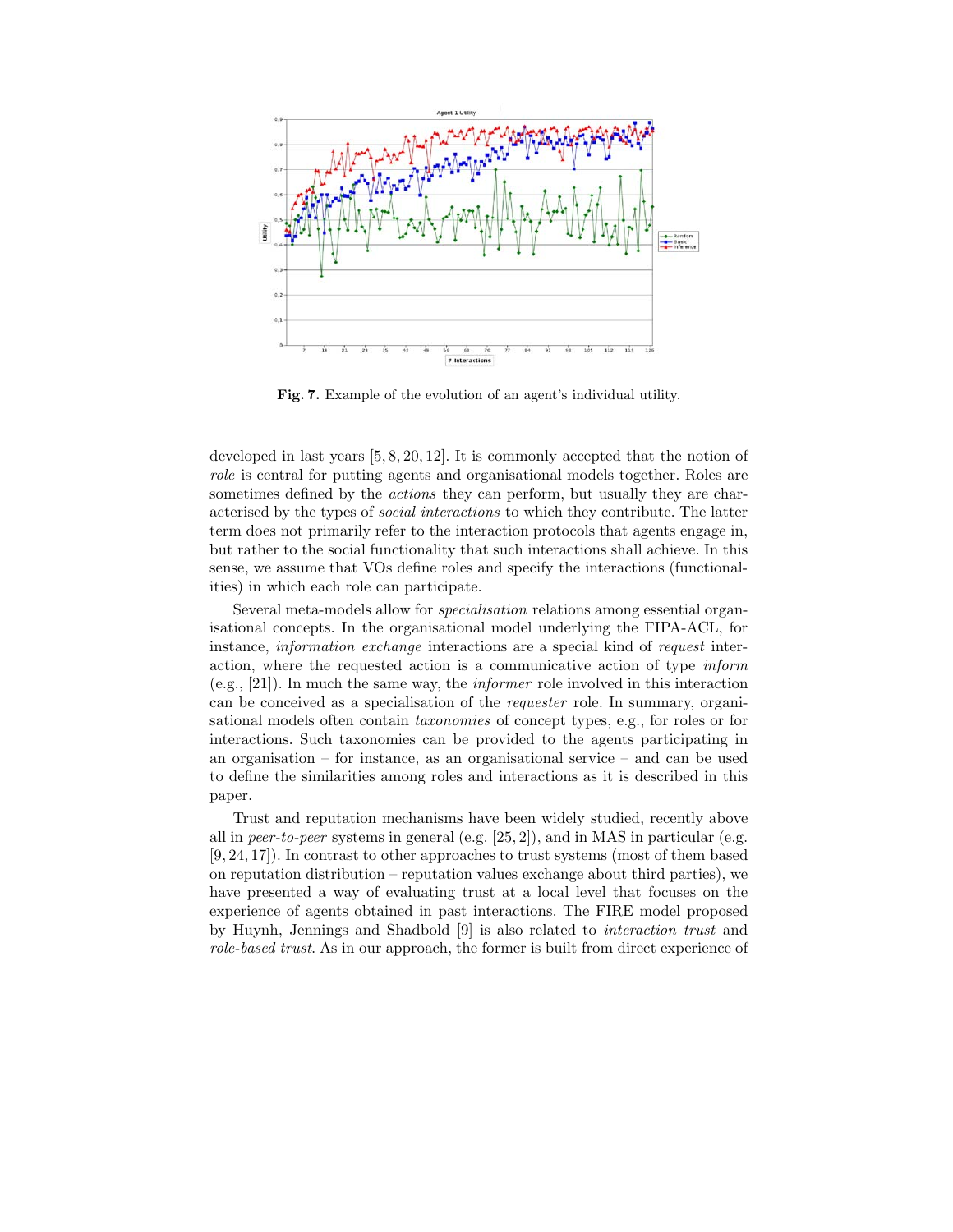an agent, while the latter is the rating that results from role-based relationships between agents. However, the FIRE model does not consider inference on VO structures.

Sensoy and Yolum [19] deal with the problem of distributed service selection in an e-commerce setting where consumers are allowed to capture their experiences with the service providers. This approach is similar to the witness reputation approach presented in [9] in the sense that agents can locate others by making use of other agents' past experience. Nevertheless, their approach does not consider inference on organisational structures, because it uses ontologies to match between required and provided services as rules and, not in order to better approximate expected agents' behaviours in a local way.

The model proposed by Sabater and Sierra [17] also exploits ontologies to make up trust values (*ontological dimension of reputation*). Nevertheless, it does not consider organisations as a whole issue, and thus it does not take into account organisational structures. Teacy et al. [22] deals with a similar approach, where trust is obtained from using probability theory (*beta distributions* taking into account agent's own past experience when it exists, and information gathered from third parties (with reputation techniques) otherwise. Although the approach considers agents living within VOs, it does not deal with VO's internal structures – as our approach does. While our approach tackles the problem of improving agent skills to decide appropriate counterparts based only on local experiences, they mainly focus on assessing reputation source accuracy.

Abdul-Rahman and Hailes [1] propose a trust model for virtual communities but use qualitative ratings for estimating trust. They focus on evaluating trust from past experiences and reputation coming from *recommender agents* without considering explicitly VO structures.

### **6 CONCLUSION**

In this paper we have presented results of our work, aimed at integrating trust mechanisms into virtual organisations. We have tackled the problem of locally calculating trust, that is, finding "good" counterparts, even if only very few previous experiences are available and without the need of using reputation information obtained from external sources. The proposed model takes into account key concepts of organisational models, such as *roles* and *interactions*. It has confidence inference capabilities exploiting *taxonomies* of concept types provided by VOs. We have tested our model, confirming that the use of organisational structures makes agents' decision-making easier and more efficient, in particular when agents join an organisation and, thus, can not count on their own previous experiences. Furthermore, we have presented TOAST, the testbed that we have developed to test our assumptions.

In future work, we plan to extend our model with social reputation capabilities, and also study the problem of dishonest and non-cooperative agents. Furthermore, we will focus on developing an extension of TOAST that allow for evaluating trust models in non-stable and high-scalable environments, where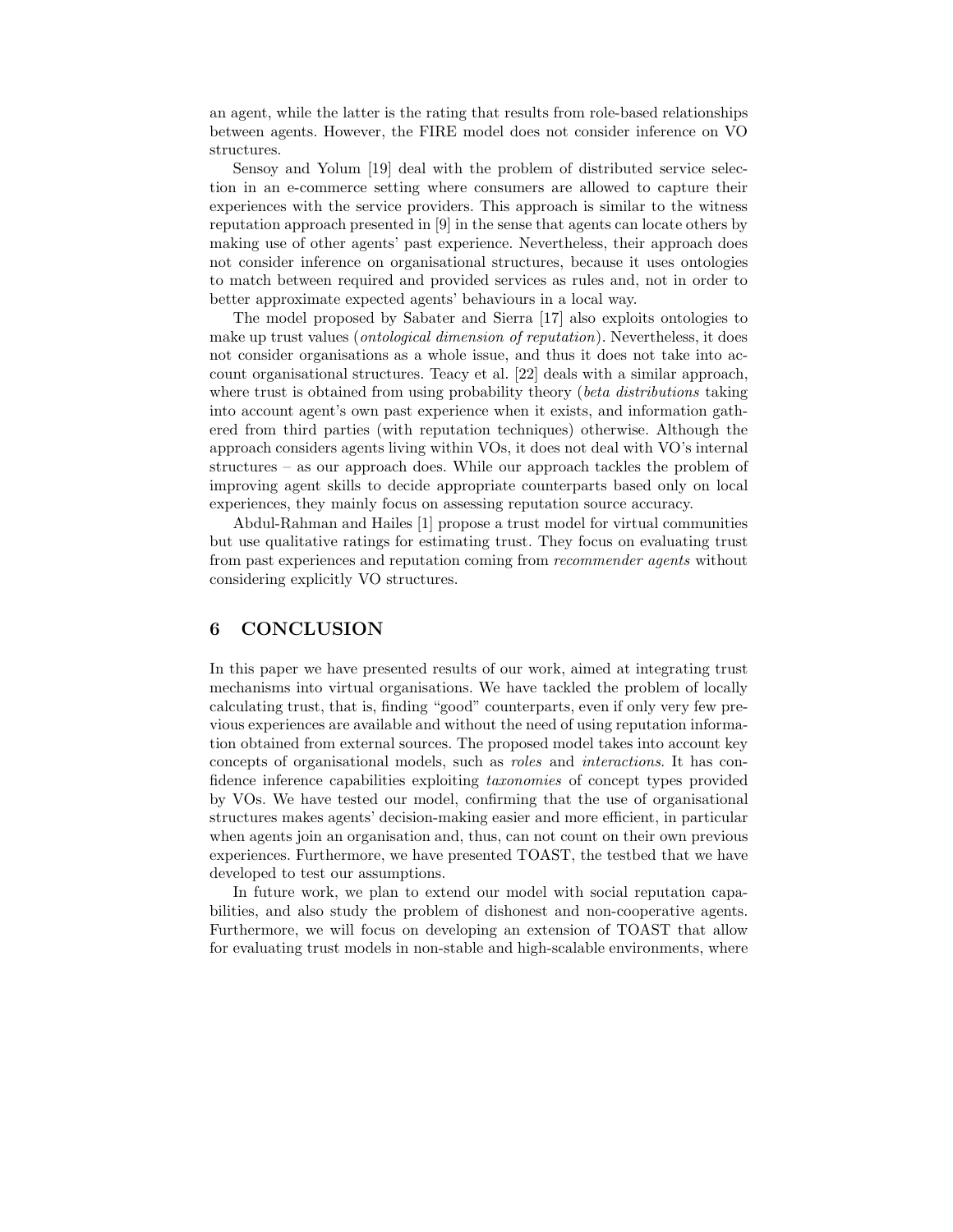agents join and leave organisations very often. We are also focusing on finding more accurate similarity functions to apply to organisation taxonomies.

### **References**

- 1. Alfarez Abdul-Rahman and Stephen Hailes. Supporting trust in virtual communities. In *HICSS*, 2000.
- 2. Karl Aberer and Zoran Despotovic. Managing trust in a peer-2-peer information system. In *CIKM '01: Proceedings of the tenth international Conference on Information and Knowledge Management*, pages 310–317, New York, NY, USA, 2001. ACM Press.
- 3. M. Esteva, J. A. Rodriguez, C. Sierra, P. Garcia, and J. L. Arcos. On the formal specifications of electronic institutions. In F. Dignum and C. Sierra, editors, *Agent-mediated Electronic Commerce (The European AgentLink Perspective)*, volume 1191 of *LNAI*, pages 126–147, Berlin, 2001. Springer.
- 4. Marc Esteva, Bruno Rosell, Juan A. Rodríguez-Aguilar, and Josep Ll. Arcos. AMELI: An agent-based middleware for electronic institutions. In *Proceedings of the Third International Joint Conference on Autonomous Agents and Multiagent Systems*, volume 1, pages 236–243, 2004.
- 5. J. Ferber and O. Gutknecht. A meta-model for the analysis of organizations in multi-agent systems. In Y. Demazeau, editor, *Proceedings of the Third International Conference on Multi-Agent Systems (ICMAS'98)*, pages 128–135, Paris, France, July 1998. IEEE Press.
- 6. Prasanna Ganesan, Hector Garcia-Molina, and Jennifer Widom. Exploiting hierarchical domain structure to compute similarity. *ACM Trans. Inf. Syst.*, 21(1):64–93, 2003.
- 7. Ram´on Hermoso, Holger Billhardt, and Sascha Ossowski. Integrating trust in virtual organisations. In *AAMAS-06 Workshop on Coordination, Organization, Institutions and Norms in agent systems (COIN)*, pages 121–133, 2006.
- 8. J. Fred Hübner, J. Simão Sichman, and O. Boissier. Using the moise for a cooperative framework of mas reorganisation. In *Advances in Artificial Intelligence - SBIA 2004*, pages 506–515, 2004.
- 9. T. Dong Huynh, Nicholas R. Jennings, and Nigel R. Shadbolt. Developing an integrated trust and reputation model for open multi-agent systems. In Rino Falcone, Suzanne Barber, Jordi Sabater, and Munindar Singh, editors, *AAMAS-04 Workshop on Trust in Agent Societies*, 2004.
- 10. T. Dong Huynh, Nicholas R. Jennings, and Nigel R. Shadbolt. FIRE: An integrated trust and reputation model for open multi-agent systems. In *Proceedings of the 16th European Conference on Artificial Intelligence (ECAI)*, 2004.
- 11. Yuhua Li, Zuhair A. Bandar, and David McLean. An approach for measuring semantic similarity between words using multiple information sources. *IEEE Transactions on Knowledge and Data Engineering*, 15(4):871–882, 2003.
- 12. James Odell, Marian H. Nodine, and Renato Levy. A metamodel for agents, roles, and groups. In James Odell, Paolo Giorgini, and Jörg P. Müller, editors,  $AOSE$ , volume 3382 of *Lecture Notes in Computer Science*, pages 78–92. Springer, 2004.
- 13. A. Omicini, S. Ossowski, and A. Ricci. Coordination infrastructures in the engineering of multiagent systems. In Federico Bergenti, Marie-Pierre Gleizes, and Franco Zambonelli, editors, *Methodologies and Software Engineering for Agent Systems: The Agent-Oriented Software Engineering Handbook*, chapter 14, pages 273–296. Kluwer Academic Publishers, June 2004.